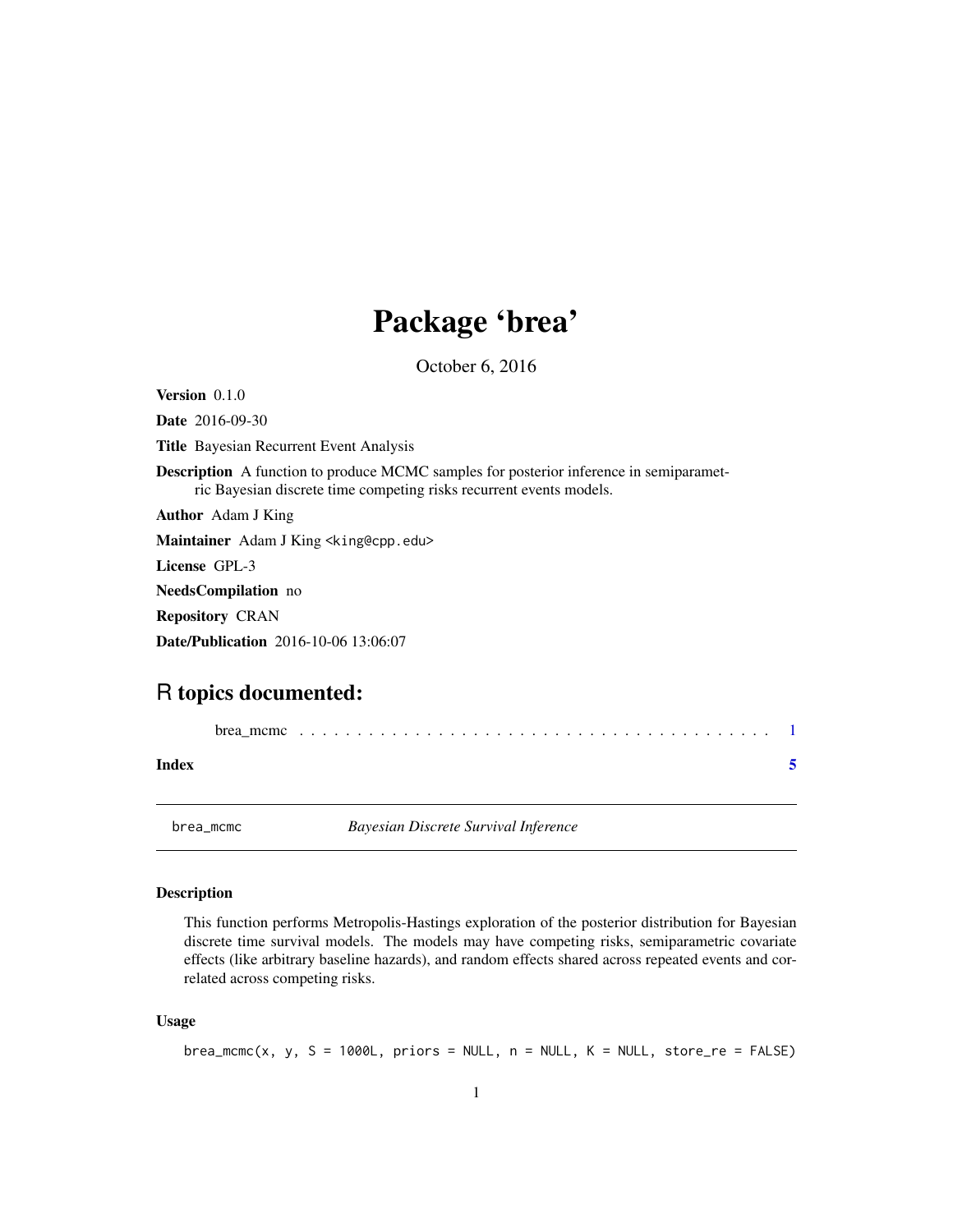#### **Arguments**

| X        | an integer matrix or dataframe all columns of which are factors specifying the<br>values of the (discretized) predictors at each person-time point; specifically, the<br>$(i, j)$ entry is the value of predictor j at discrete person-time observation i |
|----------|-----------------------------------------------------------------------------------------------------------------------------------------------------------------------------------------------------------------------------------------------------------|
| у        | an integer matrix whose $(i,j)$ entry counts the number of events of type j oc-<br>curring at discrete person-time observation i                                                                                                                          |
| S        | the number of MCMC iterations to perform                                                                                                                                                                                                                  |
| priors   | a list with one element for each predictor variable (column of x) specifying the<br>prior type to use for that predictor; see Details for more information                                                                                                |
| n        | a vector of positive integers with length equal to the number of person-time<br>observations whose entries equal the number of replicated observations that row<br>stands for (defaults to 1 for each observation)                                        |
| К        | a vector of positive integers with length equal to the number of predictors giving<br>the number of distinct values each discretized predictor may assume; this is not<br>used if a data frame of factors is provided for x                               |
| store_re | if TRUE, the random effects are stored from each MCMC iteration, and if FALSE<br>they are not stored                                                                                                                                                      |
|          |                                                                                                                                                                                                                                                           |

#### **Details**

The data provided to the brea\_mcmc function is specified at the person-time level: there is one row in x and y for each discrete time point each person or thing was at risk for event occurrence. All predictors in x must be encoded as factors (or their corresponding integer codes in the case that x is an integer matrix). The underlying type of predictor is specified in the priors argument, which is a list with one element for each predictor variable which specifies both the type of that predictor and the prior distribution to use. The allowed predictor types are:

- "cat" for categorical variables. The first element of the prior specification list is the string "cat", and second element is a positive conditional prior standard deviation parameter.
- "gmrf" for underlying continuous predictors; continuous predictors should be cut() before being included into x; Gaussian Markov random field (GMRF) priors are then used to smooth the effects of adjacent categories of the discretized continuous predictor. The first element of the prior specification list is the string "gmrf", the second element is a prior degrees of freedom for the scaled inverse chi-squared prior for the random walk increment variance, and the third element is a prior scale for the scaled inverse chi-squared.
- "re" for variables (like subject id numbers) that represent random effects. The first element of the prior specification list is the string "re", the second element is a prior degrees of freedom for an inverse Wishart prior for the random effects covariance, and the third element is a prior scale matrix for the random effects covariance.
- "zero" for predictors that are not used in the current MCMC run. This is provided as a convenient way to exclude predictors from certain runs. The first and only element of the prior specification list is the string "zero".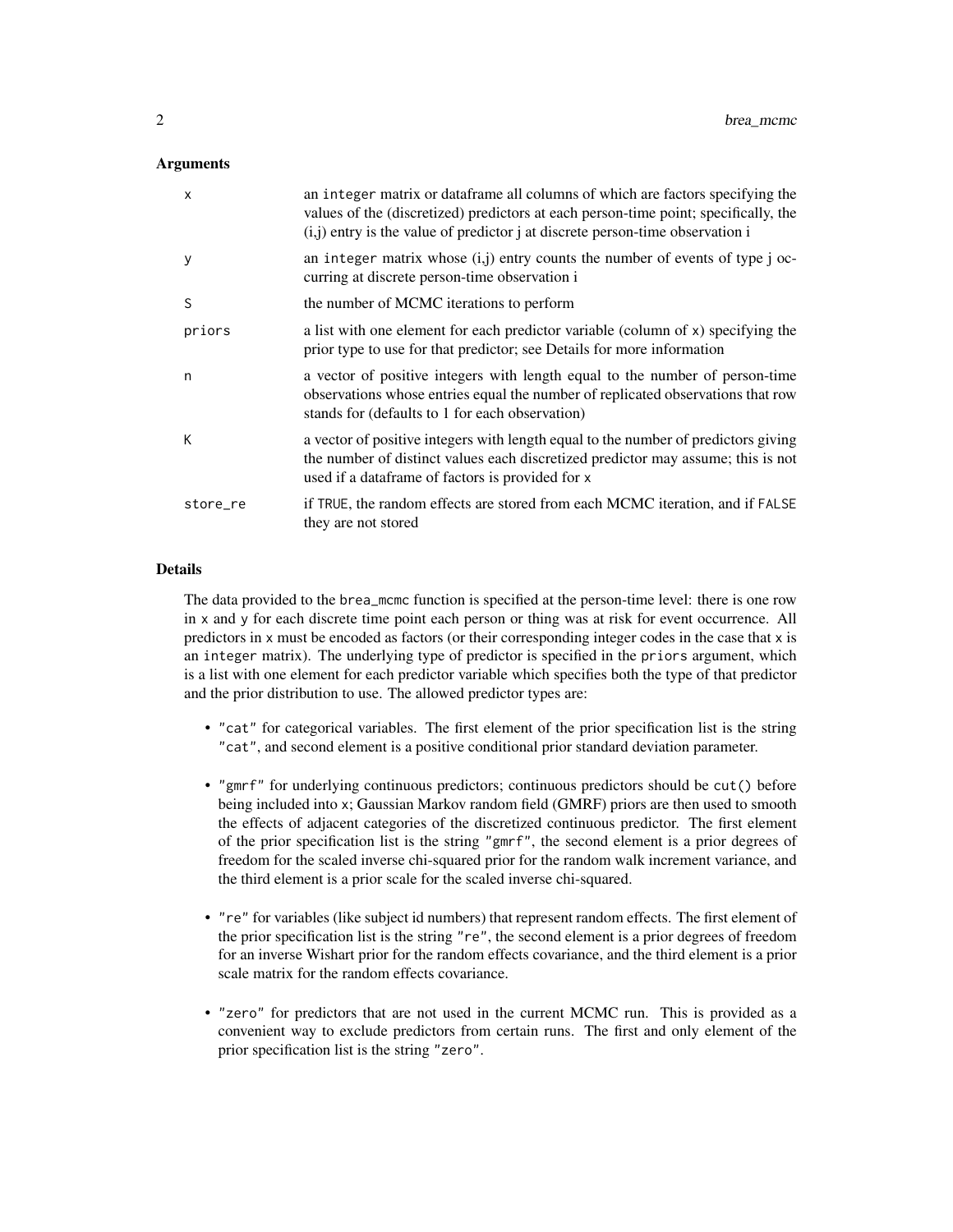#### brea\_mcmc 3

#### Value

A list providing the values from each of the S MCMC iterations for the intercept, the other linear predictor parameters, standard deviations of the GMRF random walk increments, and covariances of the random effects:

| $b_0_s$ | an R by S matrix (where R is the number of competing risks) whose $(r,s)$ entry is<br>the intercept for risk r in iteration s                                                                                                                                                                                                                                                                                |
|---------|--------------------------------------------------------------------------------------------------------------------------------------------------------------------------------------------------------------------------------------------------------------------------------------------------------------------------------------------------------------------------------------------------------------|
| b_m_s   | a list whose m <sup><math>\lambda</math></sup> th element is the R by K[m] by S array whose (r,k,s) entry is the<br>value of the linear predictor contribution of value k for predictor m on risk r at<br>MCMC iteration s                                                                                                                                                                                   |
| $S_{m}$ | a list whose m <sup><math>\Lambda</math></sup> th element is, in the case of a GMRF prior, the R by S matrix<br>whose $(r,s)$ entry is the random walk standard deviation for predictor m and<br>competing risk r at MCMC iteration s, or, in the case of a random effects priors,<br>the R by R by S array whose (,,s) entry is the random effects covariance matrix<br>for predictor m at MCMC iteration s |
| b_m_a   | a list whose m <sup><math>\wedge</math></sup> th element is the length K[m] vector giving the number of ac-<br>cepted Metropolis proposals for each value of predictor m across all S MCMC<br>iterations                                                                                                                                                                                                     |

#### Author(s)

Adam King

#### Examples

```
# leukemia remission times data from Table 1 of "Regression Models and
# Life-Tables" (Cox, 1972)
# times of event occurrence or right censoring:
study_time <- c(6,6,6,6,7,9,10,10,11,13,16,17,19,20,22,23,25,32,32,34,35,
                1,1,2,2,3,4,4,5,5,8,8,8,8,11,11,12,12,15,17,22,23)
# event/censoring indicator (1 for event occurrence, 0 for right censoring):
cens <- c(0,1,1,1,1,0,0,1,0,1,1,0,0,0,1,1,0,0,0,0,0,
          1,1,1,1,1,1,1,1,1,1,1,1,1,1,1,1,1,1,1,1,1)
# treatment assignment (1 for treatment, 2 for control):
treat \leq c (rep(1L,21), rep(2L,21))
# total number of person-time observations among all subjects:
N <- sum(study_time)
# create and fill in person-time predictor and event indicator matrices:
x \le matrix(0L,N,2) # first column is time, second column is treatment
y \leftarrow \text{matrix}(\emptyset \cup, N, 1)next_row <- 1 # next available row in the person-time matrices
for (i in seq_along(study_time)) {
  x[next_{row:(next_{row} + study_time[i] - 1),] < - child(seq_{len}(study\_time[i]),rep(treat[i],study_time[i]))
```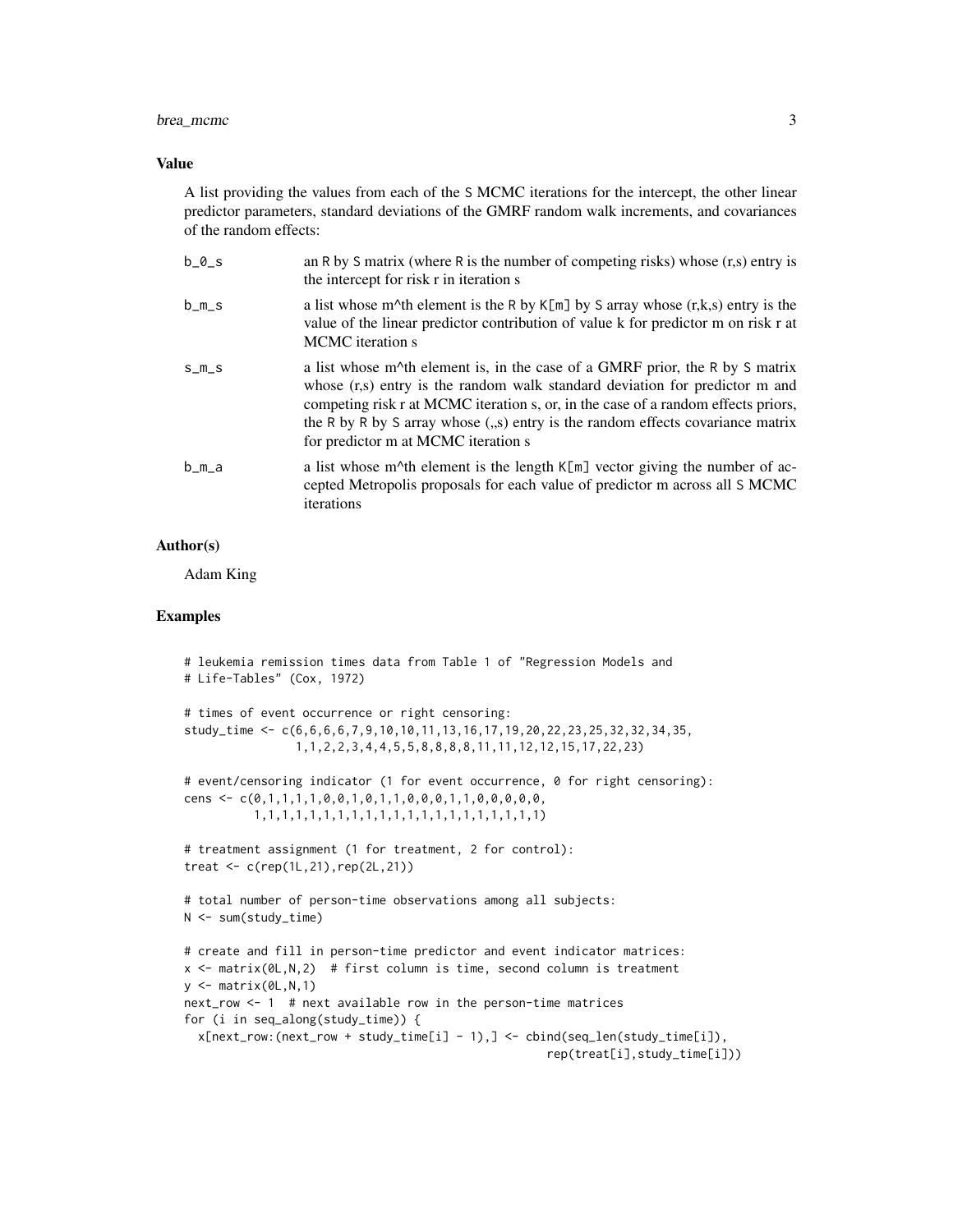```
4 brea_mcmc
```

```
y[next_{row:(next_{row} + study_time[i] - 1),] \leftarrow c(rep(0L,study_time[i] - 1),]as.integer(cens[i]))
 next_row <- next_row + study_time[i]
}
# group the time variable into 6-week intervals:
x[,1] <- cut(x[,1],seq(0,36,6), labels=FALSE)# use GMRF prior for time, and categorical prior for treatment group:
priors <- list(list("gmrf",3,.01),list("cat",2))
# run 1,100 MCMC iterations:
fit \leq brea_mcmc(x, y, 1100, priors)
# look at the structure of the returned posterior samples and acceptance counts:
str(fit)
# approximate posterior mean hazard ratio:
ss <- 101:1100 # use last 1,000 samples, discarding first 100 as burn-in
exp(2*mean(fit$b_m_s[[2]][1,2,ss]))
```
# hazard ratio of approximately 5